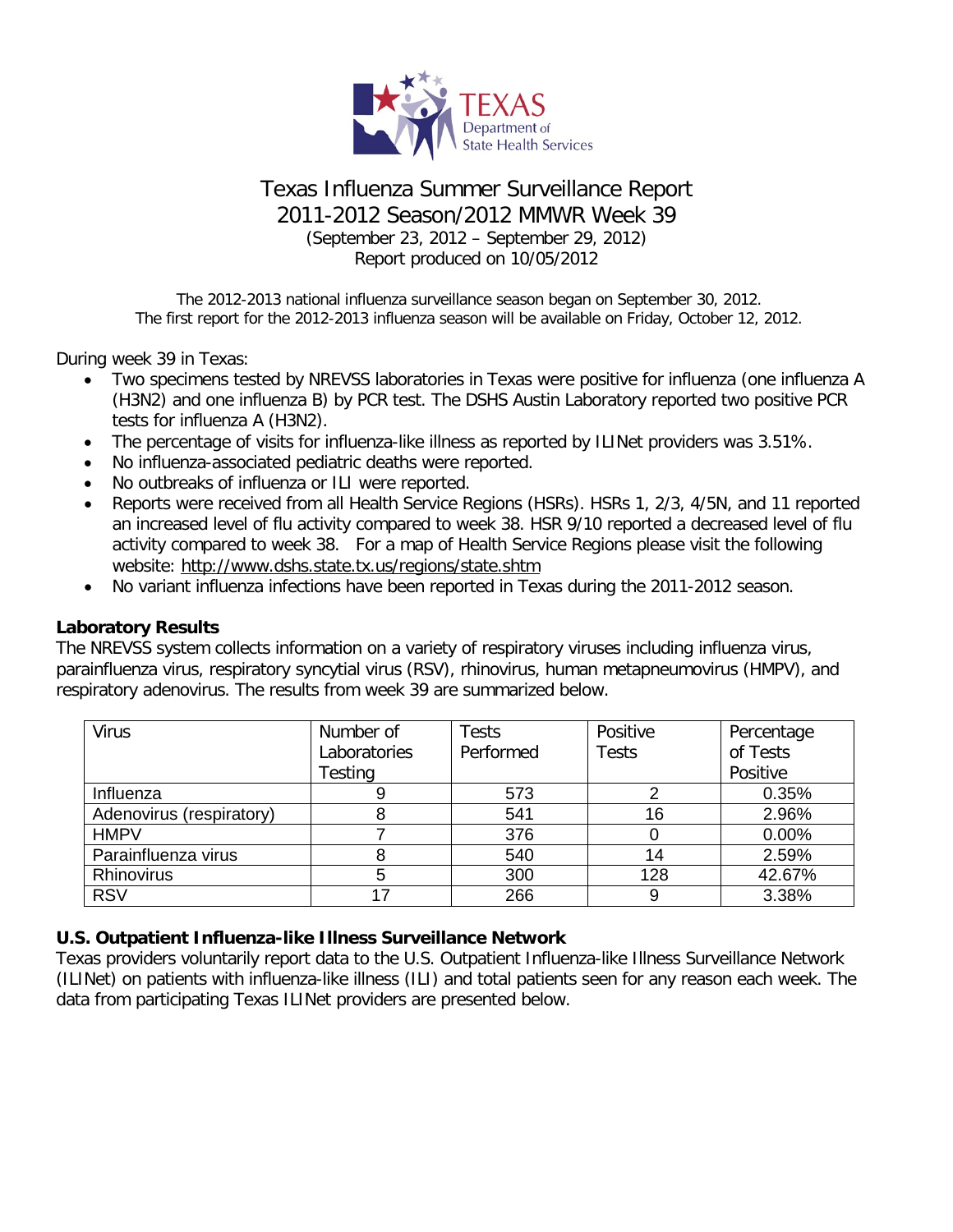#### **Percentage of Visits for Influenza-like Illness reported by the US Outpatient Influenza-like Illness Surveillance Network (ILINet) in Texas (10/04/2012 12:32:00 PM)**

| <b>Week</b> | #<br><b>Reporting</b> | Age<br>$0 - 4$ | <b>Age 5-</b><br>24 | <b>Age 25-</b><br>49 | <b>Age 50-</b><br>64 | Age 65 and<br>older | <b>Total</b><br>ILI | <b>Total</b><br><b>Patients</b> | $%$ ILI |
|-------------|-----------------------|----------------|---------------------|----------------------|----------------------|---------------------|---------------------|---------------------------------|---------|
| 201140      | 70                    | 188            | 297                 | 202                  | 58                   | 18                  | 763                 | 27935                           | 2.73%   |
| 201141      | 69                    | 200            | 243                 | 181                  | 52                   | 12                  | 688                 | 28089                           | 2.45%   |
| 201142      | 72                    | 202            | 307                 | 196                  | 63                   | 19                  | 787                 | 26471                           | 2.97%   |
| 201143      | 70                    | 227            | 306                 | 225                  | 50                   | 17                  | 825                 | 28150                           | 2.93%   |
| 201144      | 70                    | 206            | 300                 | 187                  | 56                   | 13                  | 762                 | 27888                           | 2.73%   |
| 201145      | 71                    | 241            | 305                 | 234                  | 53                   | 24                  | 857                 | 28619                           | 2.99%   |
| 201146      | 67                    | 234            | 318                 | 250                  | 71                   | 24                  | 897                 | 28711                           | 3.12%   |
| 201147      | 69                    | 215            | 232                 | 197                  | 48                   | 23                  | 715                 | 22669                           | 3.15%   |
| 201148      | 66                    | 238            | 259                 | 207                  | 66                   | 22                  | 792                 | 26510                           | 2.99%   |
| 201149      | 65                    | 238            | 196                 | 134                  | 39                   | 25                  | 632                 | 20322                           | 3.11%   |
| 201150      | 65                    | 228            | 256                 | 198                  | 62                   | 20                  | 764                 | 24240                           | 3.15%   |
| 201151      | 62                    | 253            | 213                 | 207                  | 66                   | 30 <sub>2</sub>     | 769                 | 22055                           | 3.49%   |
| 201152      | 64                    | 196            | 194                 | 209                  | 83                   | 16                  | 698                 | 21310                           | 3.28%   |
| 201201      | 70                    | 227            | 229                 | 214                  | 48                   | 18                  | 736                 | 26030                           | 2.83%   |
| 201202      | 71                    | 253            | 290                 | 198                  | 72                   | 33                  | 846                 | 26555                           | 3.19%   |
| 201203      | 69                    | 272            | 327                 | 238                  | 49                   | 21                  | 907                 | 26655                           | 3.40%   |
| 201204      | 71                    | 240            | 362                 | 210                  | 67                   | 11                  | 890                 | 26829                           | 3.32%   |
| 201205      | 69                    | 318            | 383                 | 241                  | 72                   | 17                  | 1031                | 24933                           | 4.14%   |
| 201206      | 69                    | 295            | 448                 | 273                  | 63                   | 20                  | 1099                | 30879                           | 3.56%   |
| 201207      | 70                    | 328            | 483                 | 325                  | 79                   | 18                  | 1233                | 28901                           | 4.27%   |
| 201208      | 69                    | 376            | 421                 | 210                  | 67                   | 29                  | 1103                | 21273                           | 5.18%   |
| 201209      | 68                    | 287            | 540                 | 420                  | 104                  | 39                  | 1390                | 28914                           | 4.81%   |
| 201210      | 66                    | 235            | 389                 | 195                  | 58                   | 32                  | 909                 | 19720                           | 4.61%   |
| 201211      | 66                    | 302            | 430                 | 373                  | 98                   | 30                  | 1233                | 22958                           | 5.37%   |
| 201212      | 66                    | 291            | 422                 | 288                  | 75                   | 30 <sub>2</sub>     | 1106                | 26994                           | 4.10%   |
| 201213      | 63                    | 220            | 444                 | 281                  | 68                   | 13                  | 1026                | 25649                           | 4.00%   |
| 201214      | 61                    | 239            | 405                 | 217                  | 46                   | 14                  | 921                 | 24524                           | 3.76%   |
| 201215      | 60                    | 210            | 373                 | 201                  | 37                   | 11                  | 832                 | 25684                           | 3.24%   |
| 201216      | 59                    | 212            | 354                 | 189                  | 47                   | 20                  | 822                 | 25616                           | 3.21%   |
| 201217      | 58                    | 172            | 327                 | 189                  | 41                   | 17                  | 746                 | 24935                           | 2.99%   |
| 201218      | 56                    | 179            | 334                 | 152                  | 33                   | 21                  | 719                 | 22668                           | 3.17%   |
| 201219      | 56                    | 190            | 308                 | 178                  | 44                   | 17                  | 737                 | 23822                           | 3.09%   |
| 201220      | 54                    | 194            | 312                 | 170                  | 45                   | 22                  | 743                 | 21211                           | 3.50%   |
| 201221      | 52                    | 168            | 341                 | 206                  | 35                   | 19                  | 769                 | 23362                           | 3.29%   |
| 201222      | 49                    | 144            | 263                 | 148                  | 38                   | 18                  | 611                 | 20657                           | 2.96%   |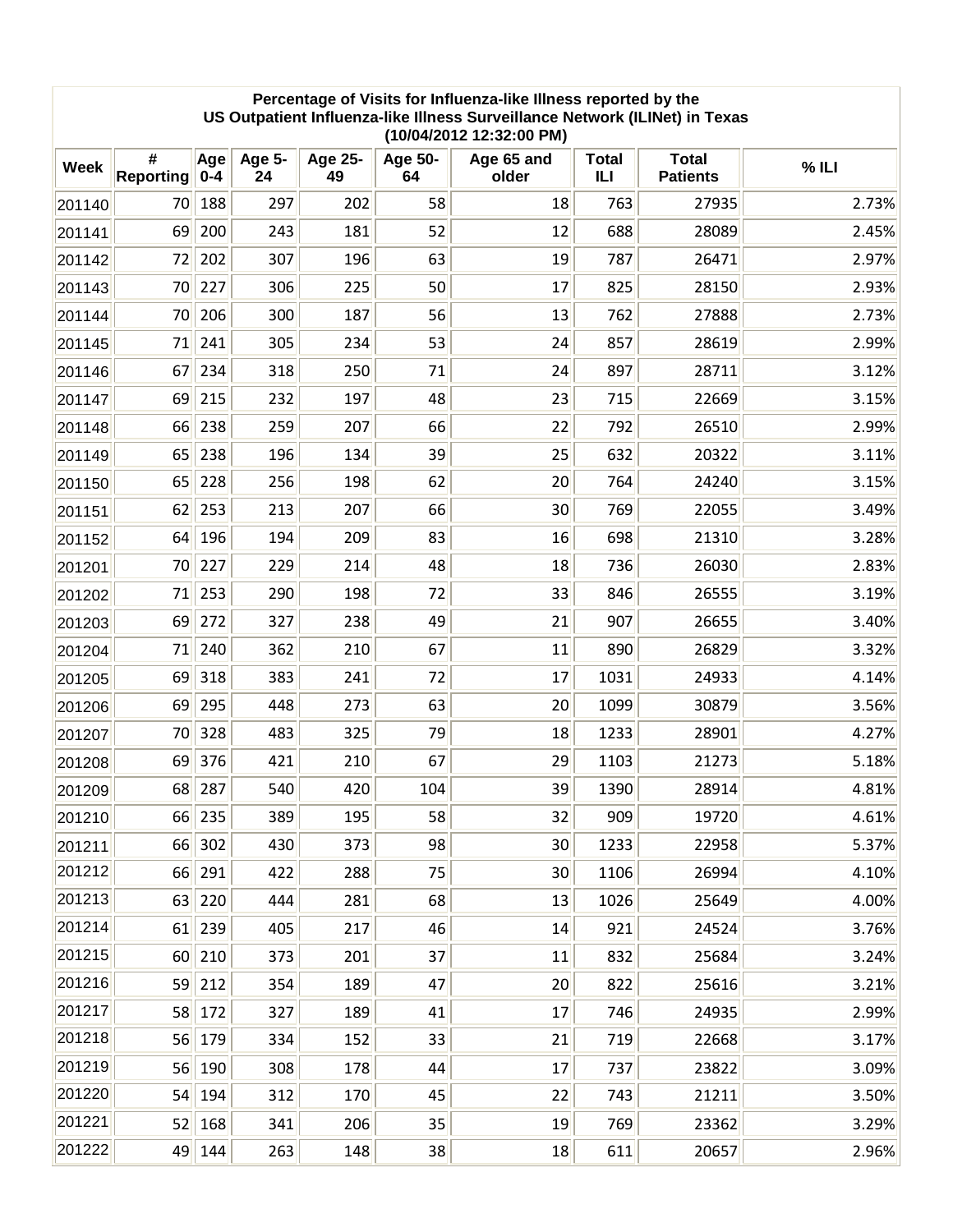| Percentage of Visits for Influenza-like Illness reported by the<br>US Outpatient Influenza-like Illness Surveillance Network (ILINet) in Texas<br>(10/04/2012 12:32:00 PM) |                       |                |              |               |                 |                     |                     |                                 |       |  |
|----------------------------------------------------------------------------------------------------------------------------------------------------------------------------|-----------------------|----------------|--------------|---------------|-----------------|---------------------|---------------------|---------------------------------|-------|--|
| <b>Week</b>                                                                                                                                                                | #<br><b>Reporting</b> | Age<br>$0 - 4$ | Age 5-<br>24 | Age 25-<br>49 | Age 50-<br>64   | Age 65 and<br>older | <b>Total</b><br>ILI | <b>Total</b><br><b>Patients</b> | %ILI  |  |
| 201223                                                                                                                                                                     | 48                    | 167            | 194          | 127           | 37              | 17                  | 542                 | 22056                           | 2.46% |  |
| 201224                                                                                                                                                                     | 49                    | 152            | 201          | 125           | 33              | 7                   | 518                 | 21437                           | 2.42% |  |
| 201225                                                                                                                                                                     | 47                    | 150            | 196          | 143           | 30 <sup>°</sup> | 18                  | 537                 | 20463                           | 2.62% |  |
| 201226                                                                                                                                                                     | 48                    | 138            | 210          | 169           | 43              | 12                  | 572                 | 20605                           | 2.78% |  |
| 201227                                                                                                                                                                     | 47                    | 106            | 188          | 155           | 44              | 18                  | 511                 | 18454                           | 2.77% |  |
| 201228                                                                                                                                                                     | 42                    | 108            | 181          | 136           | 29              | 11                  | 465                 | 19678                           | 2.36% |  |
| 201229                                                                                                                                                                     | 43                    | 114            | 171          | 141           | 32              | 11                  | 469                 | 19771                           | 2.37% |  |
| 201230                                                                                                                                                                     | 44                    | 105            | 160          | 124           | 32              | 13                  | 434                 | 19056                           | 2.28% |  |
| 201231                                                                                                                                                                     | 44                    | 126            | 183          | 127           | 39              | 15                  | 490                 | 21536                           | 2.28% |  |
| 201232                                                                                                                                                                     | 44                    | 133            | 194          | 125           | 33              | 13                  | 498                 | 22345                           | 2.23% |  |
| 201233                                                                                                                                                                     | 44                    | 142            | 185          | 138           | 28              | 23                  | 516                 | 23461                           | 2.20% |  |
| 201234                                                                                                                                                                     | 43                    | 134            | 216          | 153           | 42              | 12                  | 557                 | 25163                           | 2.21% |  |
| 201235                                                                                                                                                                     | 44                    | 131            | 197          | 161           | 39              | 13                  | 541                 | 25376                           | 2.13% |  |
| 201236                                                                                                                                                                     | 44                    | 126            | 228          | 161           | 47              | 14                  | 576                 | 22378                           | 2.57% |  |
| 201237                                                                                                                                                                     | 42                    | 200            | 335          | 145           | 38              | 17                  | 735                 | 23726                           | 3.10% |  |
| 201238                                                                                                                                                                     | 42                    | 200            | 310          | 166           | 39              | 23                  | 738                 | 24363                           | 3.03% |  |
| 201239                                                                                                                                                                     | 34                    | 184            | 280          | 181           | 54              | 1                   | 700                 | 19970                           | 3.51% |  |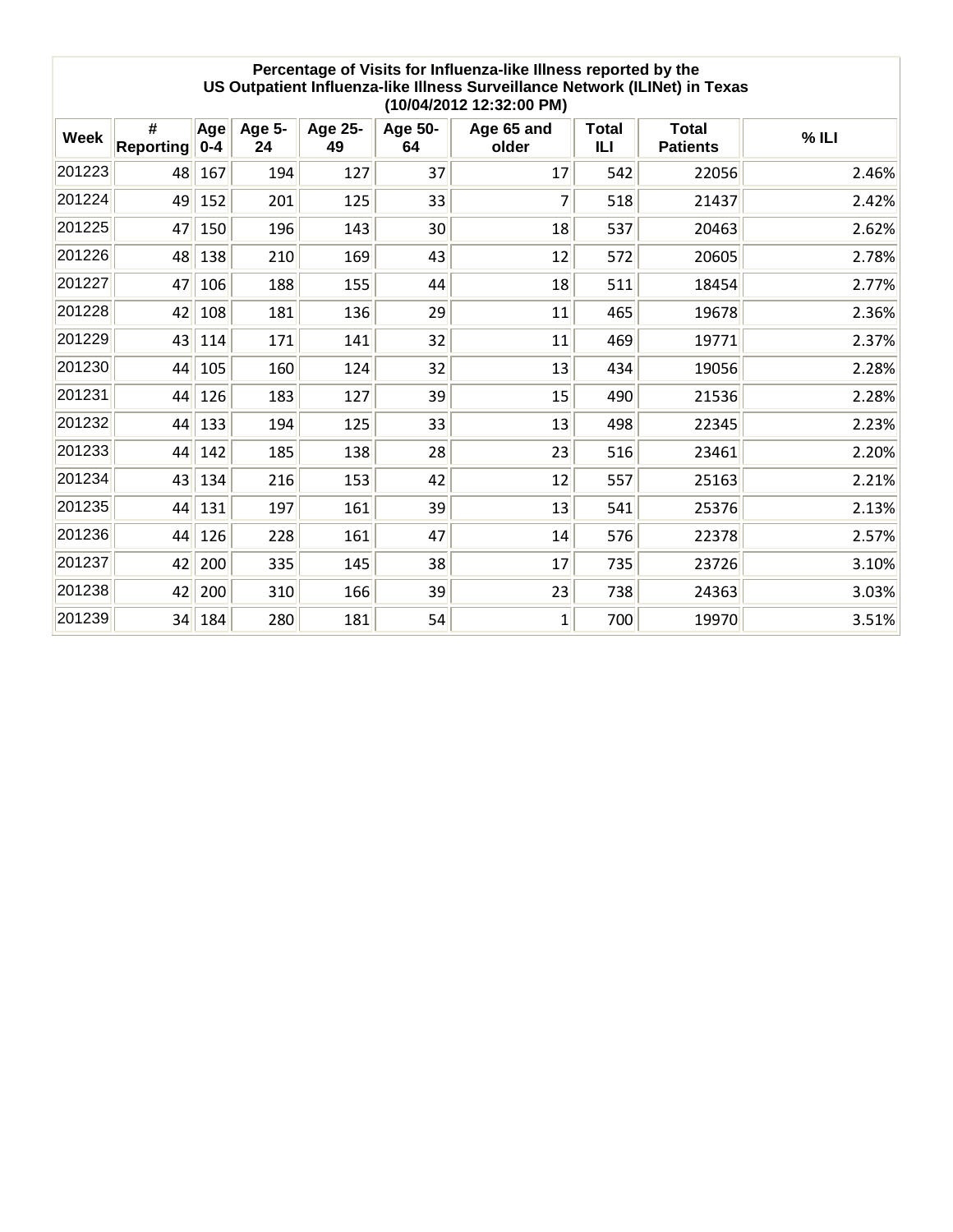

## **National Influenza Report**

The final U.S. influenza weekly report (FluView) for the 2011-2012 influenza season may be found at [http://www.cdc.gov/flu/weekly/fluactivitysurv.htm.](http://www.cdc.gov/flu/weekly/fluactivitysurv.htm) National influenza reporting will resume on September 30, 2012.